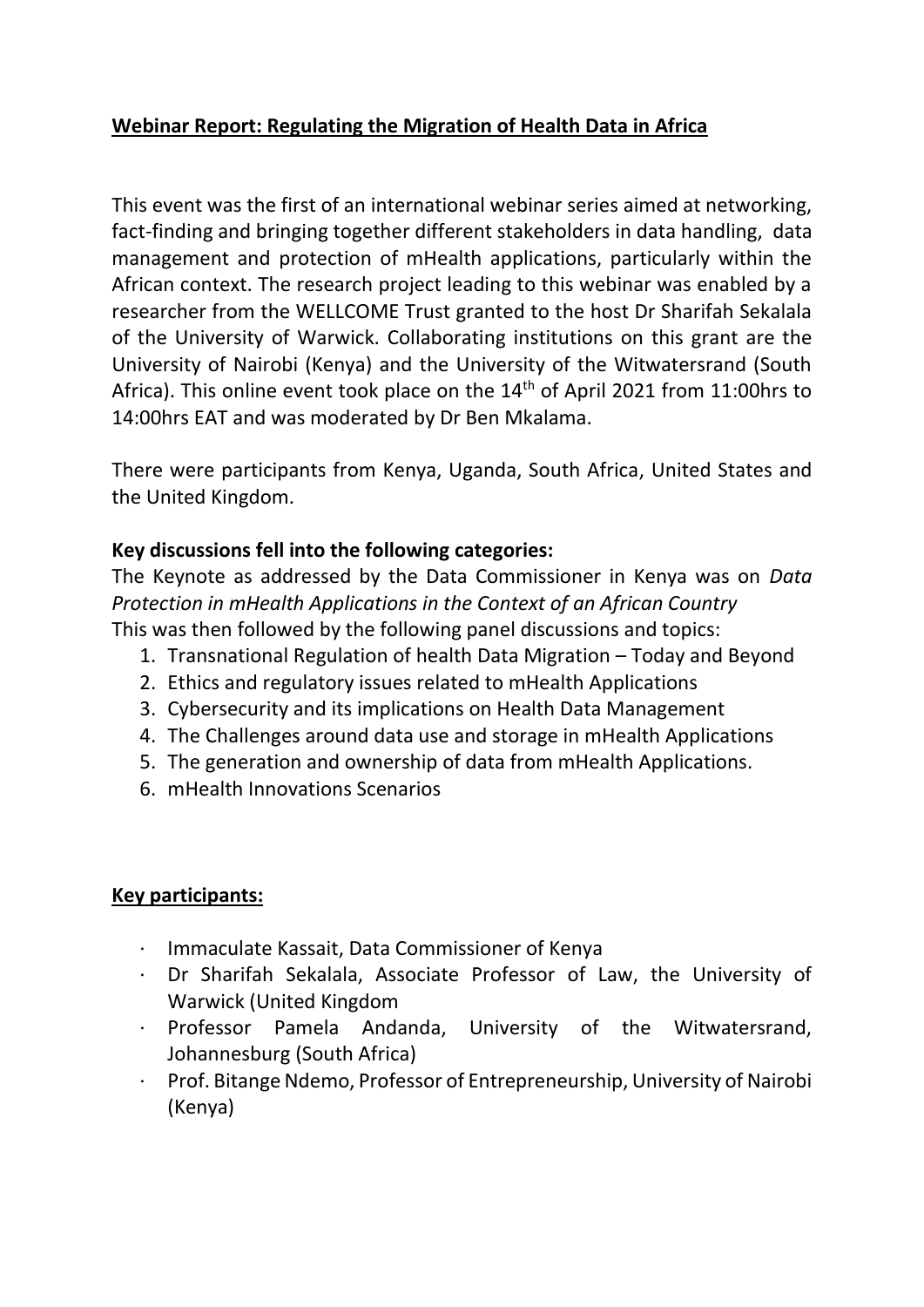In addition to the key participants, the following were also active discussants in the event:

- · Ms Siobhan Green, Digital and Data Governance and Transformation Portfolio Manager, IMC Worldwide
- · Mr Paul Mbaka, Head of mHealth, Uganda.
- · Dr Harriet Etheredge, Ethics and Regulatory, Donald Gordon medical centre
- · Mr Evans Kahuthu, Data Security Expert
- · Mr Mugambi Laibuta, Mediator & Policy Legislative Drafting Professional
- · Mr Kwame Rugunda CEO, Savannah
- · Dr Shiko Gitau, CEO, Qhala
- · Mr Al Kags, CEO, The Open Institute

# **Opening session:**

Data, as we know it, has become an extremely contentious and vastly disputed issue.

The opening session was addressed by Dr Sharifah, who began the discussion by mentioning that in 2018, 'The Economist' held that data was becoming more valuable than oil. The COVID-19 pandemic that has since plagued the world has brought to the fore some critical concerns regarding data collection, storage and management, among others.

Therefore, this event came at an opportune time when Africa should be seeking answers to these concerns:

- · How does data move?
- · Who owns it?
- · How should it be used?
- · Who should have control over it?
- · Who should have access to the data, and how long should such access be granted?
- Who should govern the management of the data?
- · Who should have oversight over that governance?
- Under what conditions should data be collected?
- What do the users think about their data?
- · How has regulation changed? Whereby we think about it within the widest frameworks, e.g., what has happened to traditional regulators such as the medical boards; do they regulate the space at all anymore?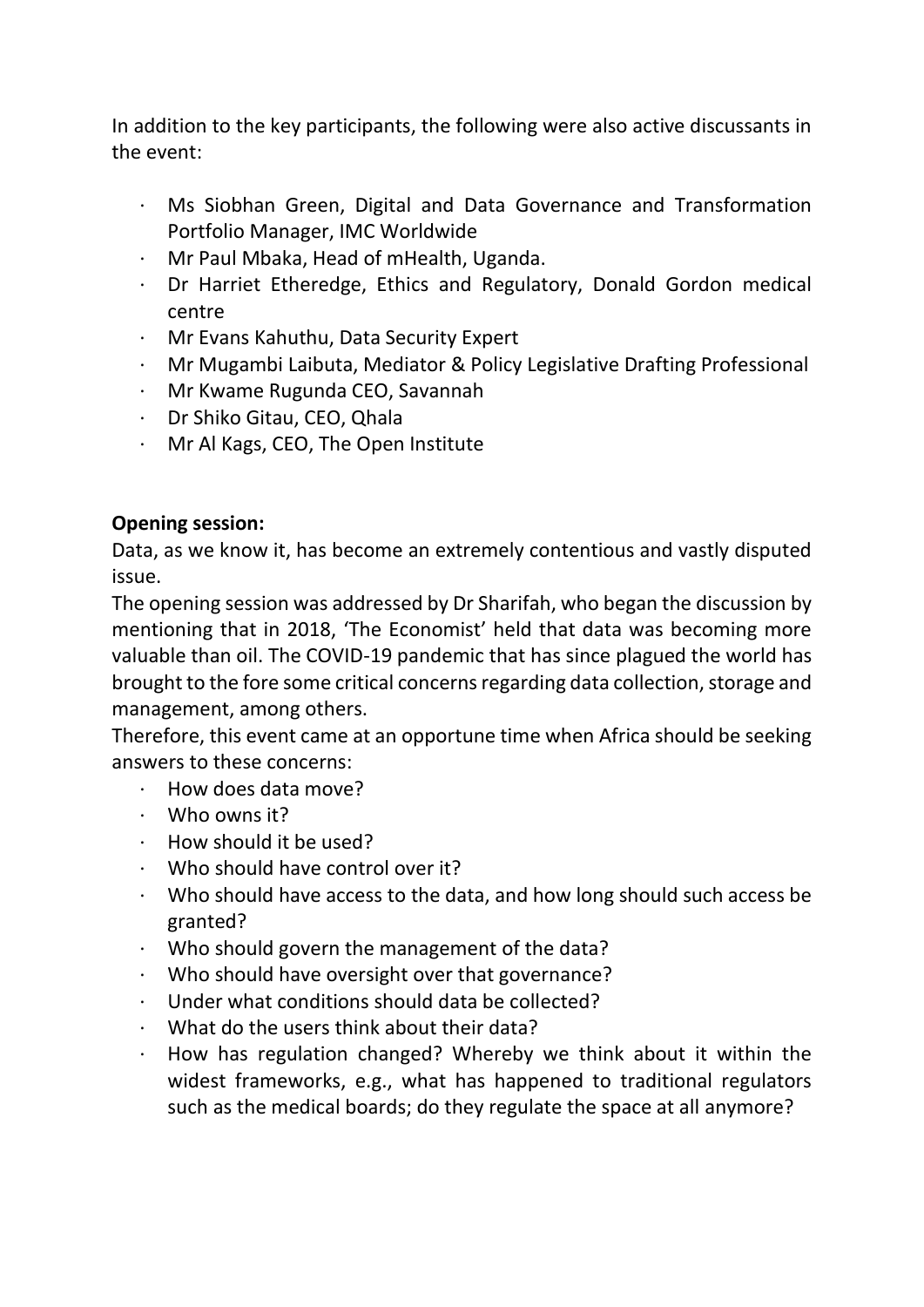The webinar's deliberation focused on data and considered how mhealth applications work, who are the people involved in creating them, who uses them, and how Africa could ensure Sustainable Development Goals (SDGs) in achieving better health outcomes moving forward.

# **KEYNOTE: Data protection in mHealth Applications in the context of an African country**

### **Data Protection**

The Keynote was addressed by Ms Immaculate Kassait, who is the first and current Data Protection Commissioner (DPC) in Kenya under Kenya's Data Protection Act (2019) (DPA). In her introductory address, the DPC acknowledged the importance of the webinar as it came at a time when regulations on data protection aimed at aiding in the operationalising of the Data Protection Act had been released to the public for review and feedback.

The need to protect and safeguard personal data is highly critical, especially when there are numerous advancements in technology and business exchange. Likewise, the *right to privacy* is a fundamental human right under the Universal Declaration of Human Rights (UDHR) and, as such, is espoused in constitutions globally.

As established under the DPA, the Data Commissioner's office came into force on 16th November 2020. So far, this office has embarked on operationalising the DPA with a focus on four priority areas:

- · Establishment of internal structures.
- · Development of operational frameworks, including regulations.
- · Creating awareness.
- · Involving stakeholders as well as international collaborators

### **Draft Regulations under the Data Protection Act of Kenya**

Accordingly, a task force that had been appointed and gazetted in January had come up with the following draft regulations:

· Data Protection (Registration of Data Controllers and Data Processors) Regulations,  $2021^{[1]}$ : This regulation sets out the procedure that will be adopted by the data commissioner in registering data controllers and processors as per the act.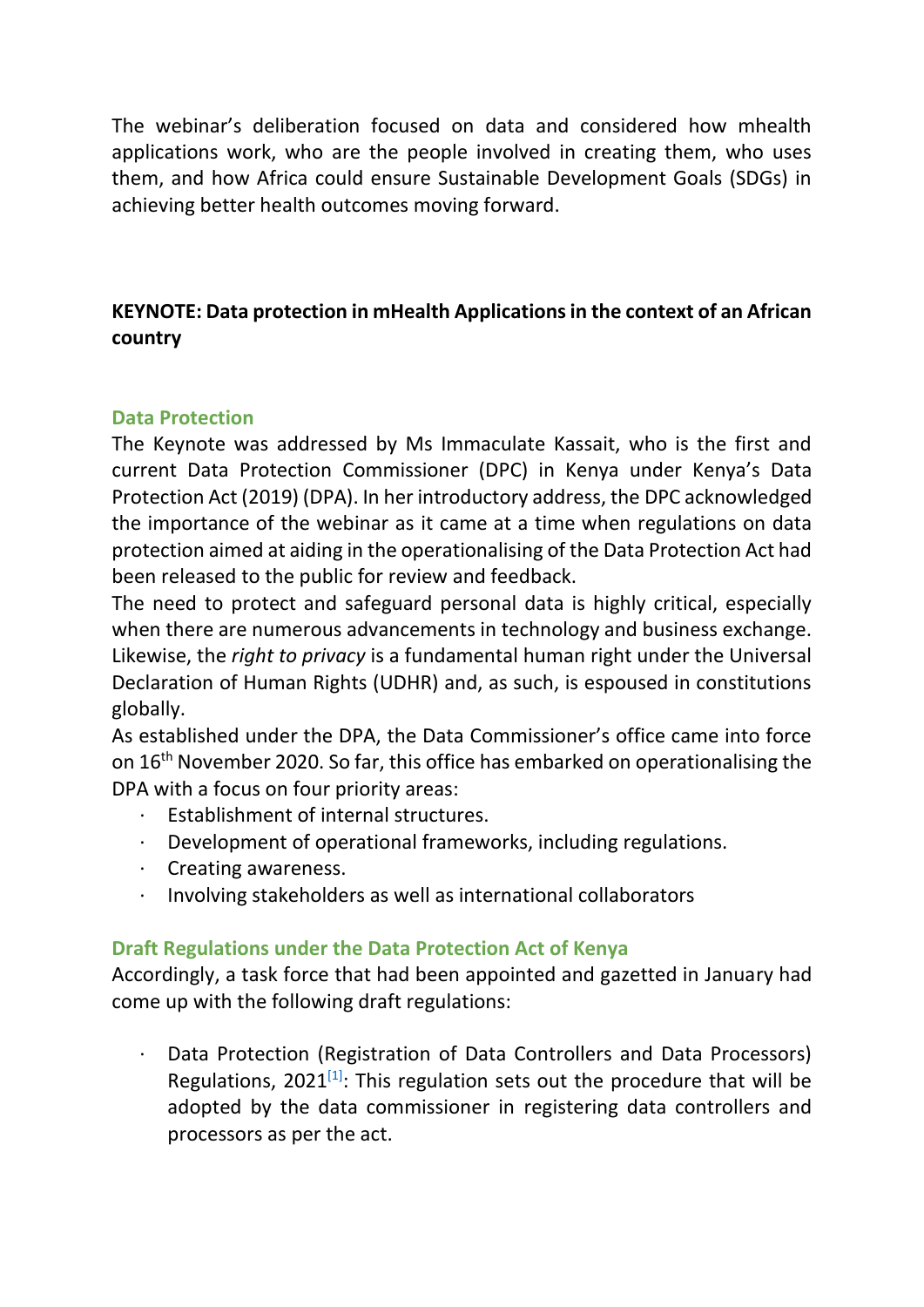- Data Protection (Compliance and Enforcement) Regulations, 2021<sup>[2]</sup>: This regulation outlines the enforcement provisions and the exemptions under the DPA
- Data Protection (General Regulations), 2021 $[3]$ : talks about the data subject's rights, duties, and obligations.

mHealth had over the past decade, become an increasingly important part of mobile communication technology and an integral part of the healthcare provision process. In this regard, it was noted that great strides had been made where mHealth is concerned.

As with any other innovations, there is a rising concern regarding the safety of the mHealth applications on matters such as the safeguard against disclosure of sensitive personal information of patients to unauthorised parties or accidental leakages to the public. Thus, concerns regarding data ownership, data storage, localisation and transfer, and data user arise. Bearing in mind that there is always the additional concern that consumers of such innovations are often uneducated on their Data Protection Rights and how their application collection share personal information with third parties in Sub-Sahara Africa and globally. For this reason, Kenya's DPA not only has its provisions anchored on international best practices but also has into consideration the practicalities of each provision in a Kenyan context and with the data subject at the centre. Taking into account the innovation strides in Kenya, for issues such as mHealth, the Act provides:

- 1. The absolute requirement for all entities to ensure they have data privacy by default or by design that caters for the technical and organisational safeguards and protection of personal data with increased responsibility on persons collecting sensitive personal data such as health or biometric data.
- 2. Give ownership and control to data subjects of their data. In this regard, data subjects must give informed consent to collecting their personal data, giving consent to sharing and transferring their personal data, including cross-border transfer and the exception to the retention of processing of their data.
- 3. For enforcement and penalties of persons and entities who breach the right over data subjects and(or) fail to take necessary precautions as envisaged under the Act to safeguard personal data and uphold the subject's rights.

*The DPC further noted that "If the pandemic has taught us anything, it is that there is now more than ever an increased need for collaboration between public*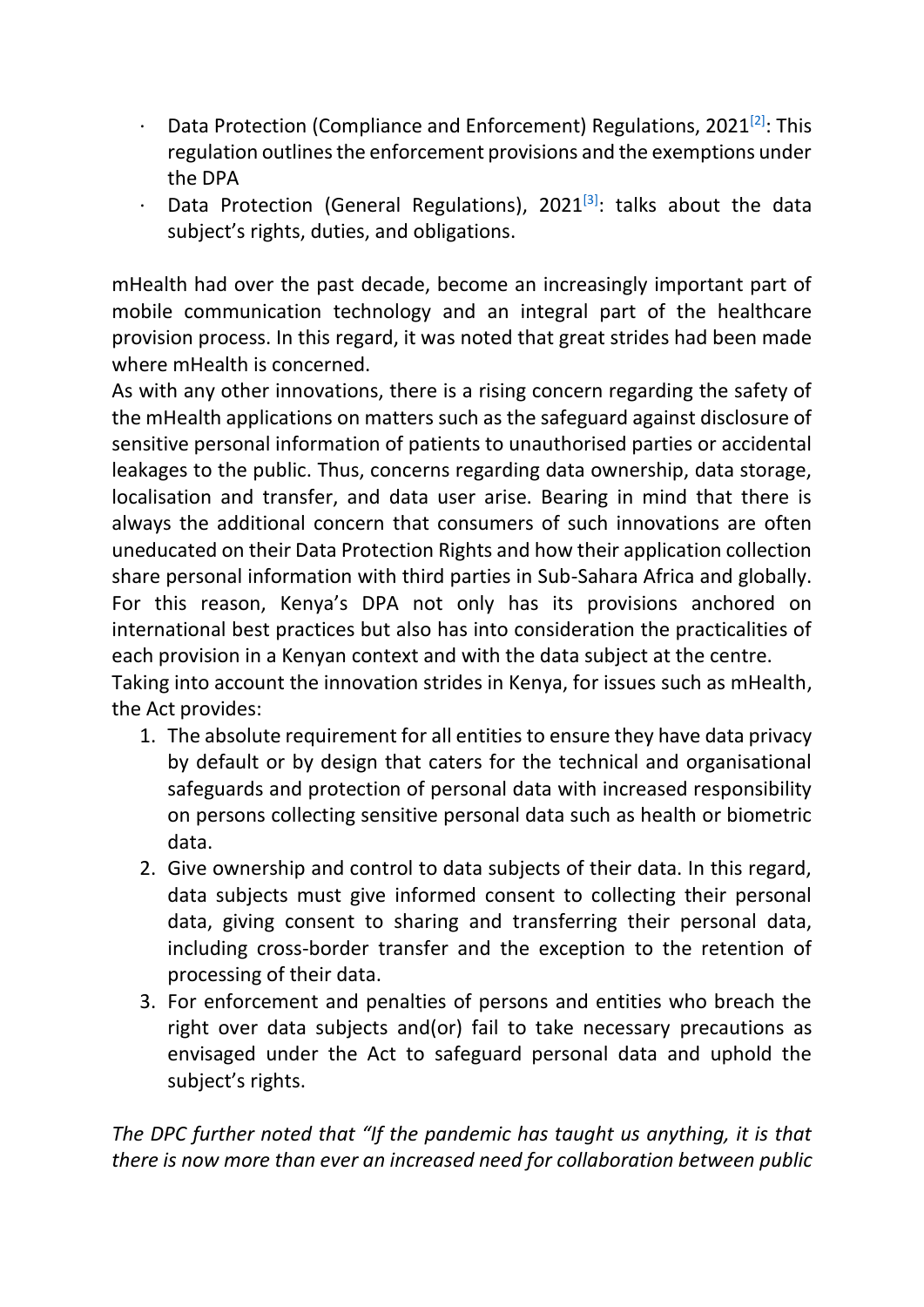*and private sector across borders. The pandemic has necessitated the need for an open exchange of information to tackle health emergencies."*

In conclusion, the DPC established that cross-border transfer of data in technological and organisational data and in the presence of consent, where sensitive data is concerned, is permissible under the Kenyan DPA.

## **Questions raised to the keynote speaker were:**

- To what extent was the account taken on trans-border issues and transnational data movement when coming up with the framework?
- Whether the regulation provided for issues beyond traditional patient data such as emerging biotechnology, for instance, genomics and biomarkers?

The DPC confirmed that cross-border issues were taken into account, ensuring that there were adequate mechanisms in Kenya where the cross-border transfer is concerned.

Matters cross-border of data remain one of the finely contested issues.

Concerning the second question, it was noted that the regulations are general but have provided for limitations, especially where primary data healthcare is concerned.

### Panel Discussions:

# **Session 1: Transnational Regulation of Health data migration - Today and Beyond**

This session was moderated by Professor Pamela Andanda, a Professor of Law at the University of Witwatersrand, South Africa. Other panellists in this session were:

- · Mr Paul Mbaka, Head of mHealth, Uganda
- · Ms Siobhan Green, Digital and Data Governance and Transformation Portfolio Manager, IMC Worldwide

Professor Pamela facilitated the discussion, inviting panellists to reflect on the following concerns:

- · *How is mHealth being used in African countries?*
- · *How can health apps help African Countries to achieve SDGs?*
- · *What are the challenges of using data from health apps?*

The main points that emerged during the discussions are outlined below.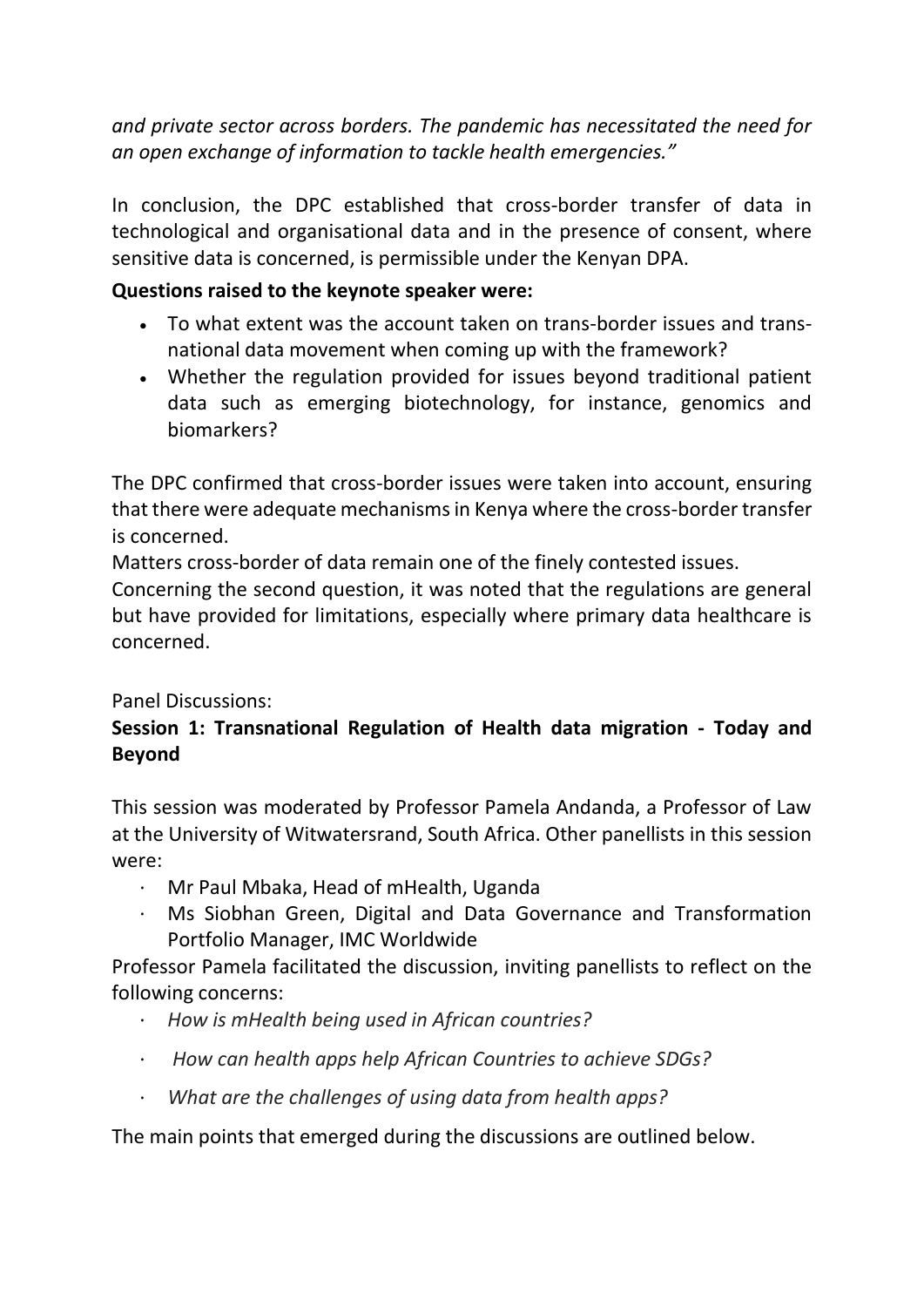# **Public trust as a critical component in data handling and management in general:**

On the issue of how data can be used for decision-making, it was found that across different African countries, technological tools, especially for mobile service delivery, had proven effective at better healthcare service delivery, as well as collecting valuable data that would go a long way in providing spot-on and responsive support to communities.

#### **Data Sensitivity and privacy**

Sensitivity is relative in that what one person may consider sensitive may not necessarily be considered so by another person. Therefore, understanding and putting that human-centred piece of information at the forefront would be necessary for ensuring trust among individuals and entities.

A case in point mentioned was the marginalised communities such as HIV/AIDS patients, who tend to be slow to trust and rapid to distrust. Such communities value privacy to the extent that many times they implore behavioural strategies to protect their privacy. Such strategies would involve using different names, different identities, using proxies, or having somebody else go and collect their medications or act on their behalf. They, in some instances, would also travel to different health facilities. This then interferes with data management.

Therefore, in trying to promote health from a digital perspective, privacy and protection are of utmost importance bearing in mind that people may not be aware of some of the risks to their data. However, as soon as they know about them, it becomes a significant part of their decision-making.

One of the reasons why cross border data sharing is essential is that people do not necessarily see borders when seeking healthcare. It was found that in some parts of the border between Kenya and Tanzania, women were seeking prenatal care in Kenya because they thought it was of higher quality and there were lower-cost implications for them, but they would then give birth in Tanzania because they got the birth certificates on site right after the birth. In such a case, merely looking at the aggregate data, it would be presumed that Kenya has got more outstanding prenatal care but terrible birth and health facility numbers. And then the vice versa would be true in Tanzania, while this is not entirely the case. Therefore, if a population is not being looked at holistically, how would it be possible to understand what is happening and have appropriate interventions to support those aspects?

#### **Poor Infrastructure**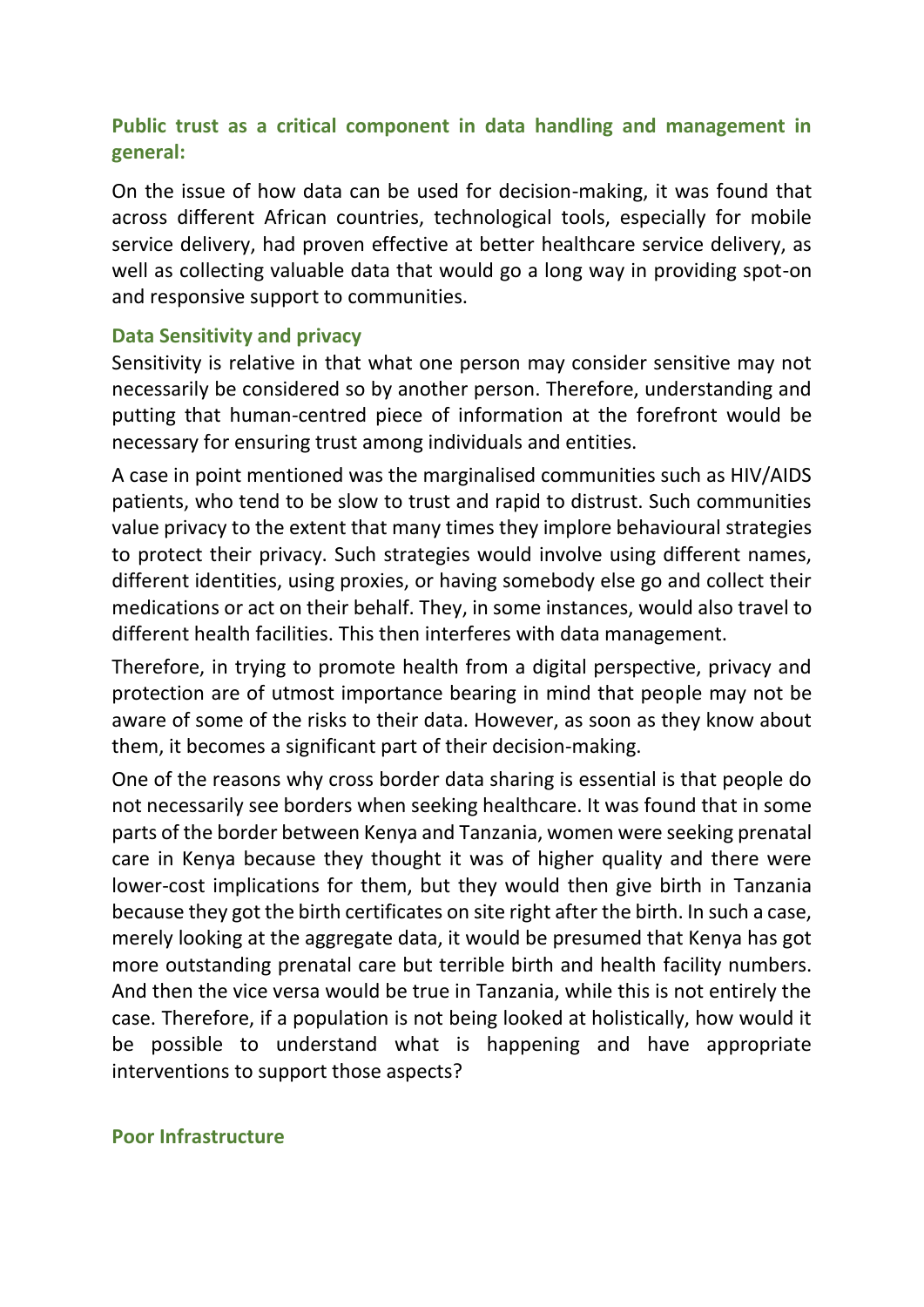Uganda faces infrastructural and record-keeping challenges in their attempt to deliver health services. Due to these challenges, Uganda deployed several digital health tools used in areas such as mobile screening points. This is in addition to client-facing tools such as remote monitoring tools for patients with some noncommunicable diseases that can quickly provide them with feedback on some of their vital signs.

Some of the tools deployed are SMS based and act as good reminders, mainly because they have a broad reach. They also have limited technological constraints faced by digital tools that rely on the internet. Uganda also has vibrant community surveillance mechanisms that allow members of the public to generally report on any suspicious either deaths or diseases that they observe.

### **The risk of technology and innovation outdating policies**

Recognisably, it is common for innovation to outpace regulations. Therefore many times, such innovations first come in place before figuring out where the pitfalls and the places that need tightening, by way of regulation are. Moreover, even the experts in the area may not be those participating in policy formulation, thus posing another challenge in Uganda, for instance, with regard to policy formulation around technology and data.

Additionally, there is a risk posed by the speed of progression in the general area of digital health production. The explosion of Artificial Intelligence (AI) and Machine Learning (ML) can render regulations that seem relevant today to be obsolete within any short-given period. Thus it poses a challenge to policymakers to craft laws with a precise forecast of possible uses of data collected from mHealth apps.

Uganda passed its Data Privacy and Data Protection Act in 2019, and it is in its formative stage of implementation. Just like in Kenya, the Act has general provisions. However, it is expected that with regulations and possible policy guidelines, some areas might be tightened.

### **Cross-border data transfer**

Uganda faces a challenge in that its health sector does not receive sufficient help from the government. This causes an over-reliance on donors who, in some instances, bring onboard conditions such as data sharing. Availability of resources, including manpower and financial resources, limits the scope of data protection and monitoring.

#### **Data Record-keeping**

It was noted that digital record-keeping also posed a significant threat since having the patient's data in a single location made it easily accessible even to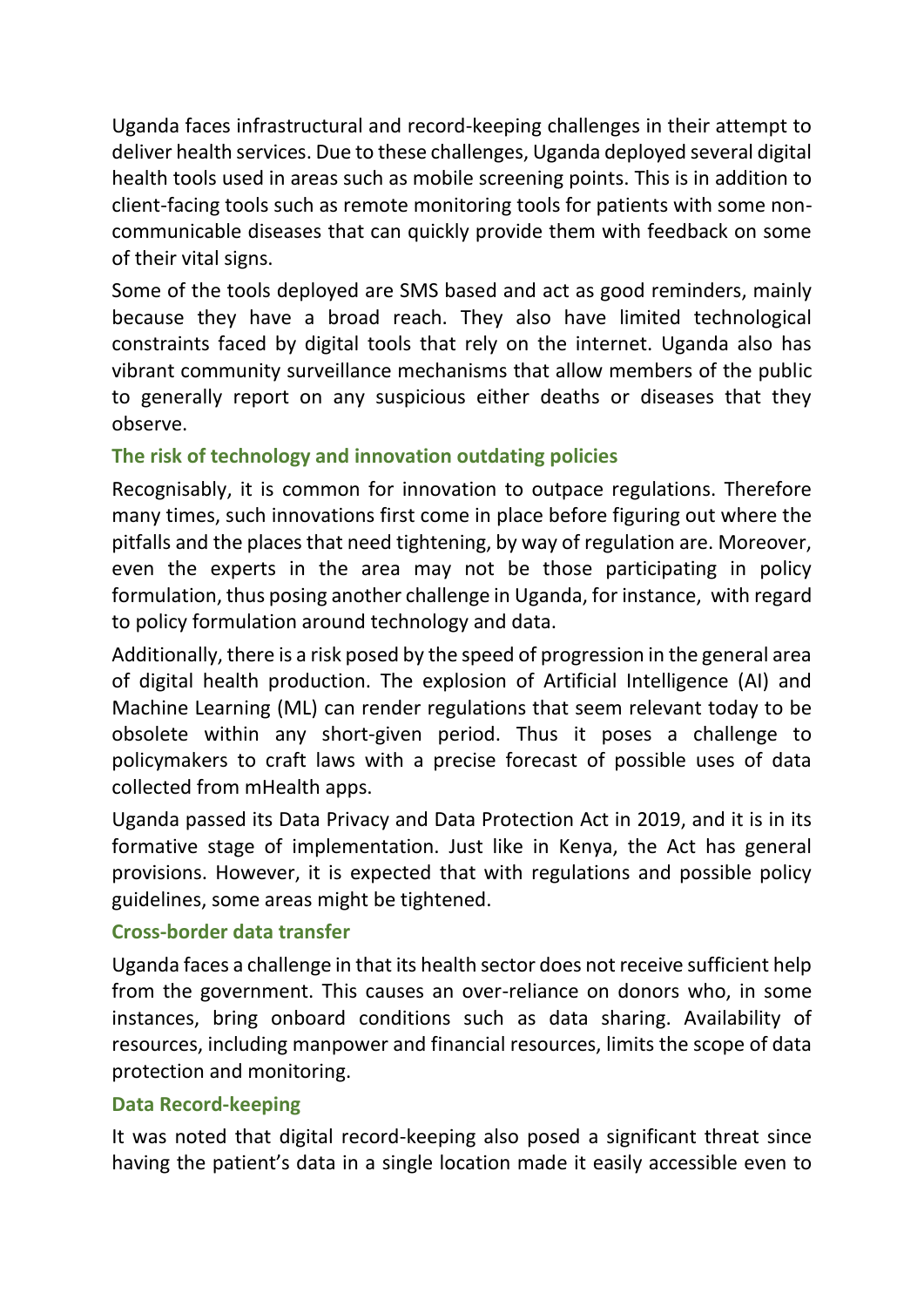unauthorised parties. At the same time, trusting that a patient would keep their records safe at home is impractical. A possible solution would then be digital health cards that the patients can carry around containing their details. The cost factor of implementing these cards was found to be limiting on a larger scale in Uganda.

# **A question raised in this session was:**

• What can Africa do with regard to the donor situation?

It was suggested that African states consider better negotiations with the donors bearing in mind that many of these donors, angel or venture investors, may have a vested interest in the data collected.

# **Session 2: Ethics and regulatory issues related to mHealth Applications**

The sole speaker in this session was Dr Harriet Etheredge, medical ethics computation specialist based in, in South Africa.

In her discussion on the ethics and regulatory issues related to mHealth applications, Dr Harriet focused on clinical management and data management aspects.

On the data management aspects, mHealth apps have since created a new ethics framework that has unique challenges because an mHealth app has two distinct applications:

- 1. **Clinical management tool:** which aids in getting points of care management out there and how valuable mHealth apps can be in helping healthcare reach people who have not had easy healthcare access before.
- 2. **Data Generation:** mHealth apps also, generate a lot of data by virtue of their structure.

These create a new clinical modality, whereby it is not just a doctor-patient relationship; instead, it involves mHealth business issues such as data storage and data generation. Thus, raising several ethical and legal issues that relate to regulation. Data generation, data transfer, jurisdiction, data protection, and data storage on the business side come to the concern. On the ethical side, we have concerns for confidentiality, informed consent, accountability, future use, and transparency.

# **Lack of clear mHealth regulations in a South African context:**

South Africa has a traditional clinical, regulatory framework made up of various pieces of legislation. They include the Constitution of the Republic of South Africa (1995), National Health Act No. 61 of 2003, Health Professions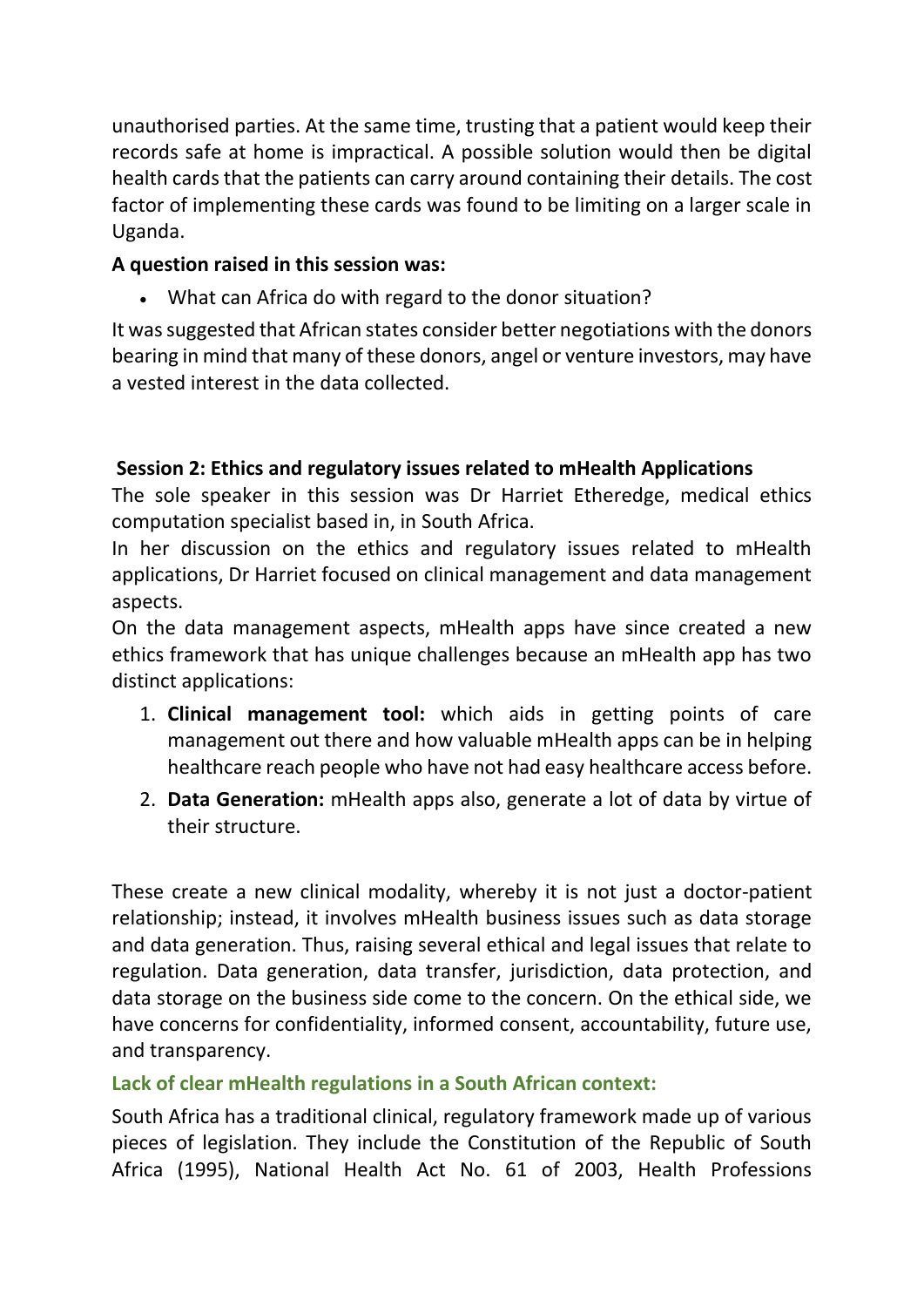Amendment Act No. 29 of 2007 and the Allied Health Professions Act No. 63 of 1982(as amended).

It also has ethical conduct guidelines and professional councils that regulate the conduct of healthcare providers, accreditation and credentialing. In some cases, there are clinical risk assessments, clinical ethics committees and professional societies. All of these people or institutions have a role in regulating South Africa's clinical practice. This then becomes relevant to mHealth since it, too, has a clinical aspect.

However, mHealth as an individual entity lacks clear-cut regulations in South Africa and many other African countries. Therefore, in South Africa, there are inexhaustive legislations that can apply to mHealth in specific ways, but none of which relate to mHealth directly, leaving regulators with the task of picking out the relevant aspects of these pieces of legislations. These include;

- · Protection of Personal Information Act No. 4 of 203
- Films and Publications Amendment Act No. 11 of 2019
- · Employment Equity Act No. 4 of 2013
- · Protection from Harassment Act No. 17 of 2011
- · Regulation of Interception of Communications and Provisions of Communication-Related Information Act No. 70 of 2002
- · Electronic Communications and Transactions Act No. 25 of 2002
- · Promotion of Equality and Prevention of Unfair Discrimination Act No. 4 of 2000
- Labour Relations Act No. 194 of 1993
- · Cybercrimes Bill (still in Parliament)

# **Collaboration in a cross-border context**

With the capacity for data generation Africans use the data collected for research and development at a continental and global landscape. This will work towards bridging the historic north-south divide in issues such as where we find drugs developed. However, they do not have representation from Africa, publication recognition for work done in Africa, and so on.

# **Data Generation through mHealth**

mHealth apps generate vast volumes of data that can inform other applications such as research and development. Sharing this data is essential for:

- · Open Science
- · African representation in large datasets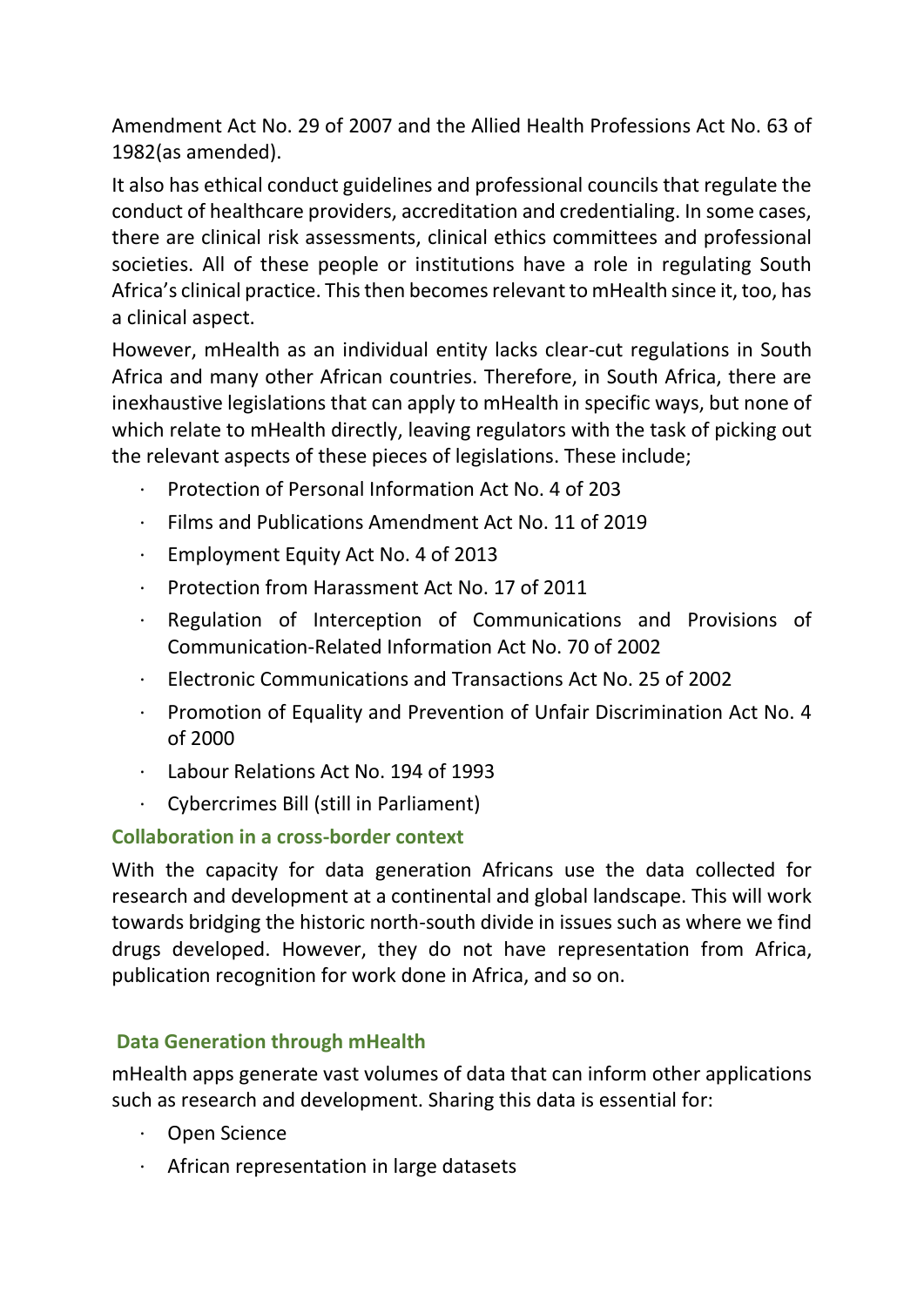- · Bridging the historic "North-south divides in research
- · Publication
- Furthering knowledge generation in the public interest

Therefore, the benefits of data sharing need to be carefully balanced against risks of group harms and possible stigmatisation.

### **Regulation in a research context**

South Africa has a legally mandated Material Transfer Agreement, which also extends to identifiable data. This has to be agreed upon at a legal and ethical level. Additionally, export permits are required to send materials such as tissues or biosamples internationally.

Regulation of data in a research context is also starting to look at cloud storage and security, but this is another complex aspect because these cloud storage platforms keep changing and new ones emerge and they change their terms and conditions, which further poses regulation challenges.

All these is in addition to South Africa's traditional pieces of legislation.

### **Protection of Personal Information Act No. 4 of 2013 (POPIA)**

This Act is set to come into force on  $1<sup>st</sup>$  July 2021 in South Africa. It has both clinical and research applications and implications. It emphasises people's right to privacy through several different safeguards.

About cross border data sharing, POPIA notes: In principle, responsible parties must ensure that the country with which personal information is being shared or transferred to has a high level of data protection as offered under POPIA. Thus, transfer agreements must be in binding contractual form.

Where no adequate protection is in place, additional safeguards must be provided by the data exporters and importers to guarantee such protection or suspend transfers of data to the particular country.

**Session 3: Cybersecurity and its implications on Health Data Management** The sole speaker in this session was Mr Evans Kahuthu, a Data Security Expert.

Globally, data **is very enticing, especially for criminals and for anybody who wants to get into cybercrime.** In as far as healthcare is concerned, there are two sources of risks, internal and external.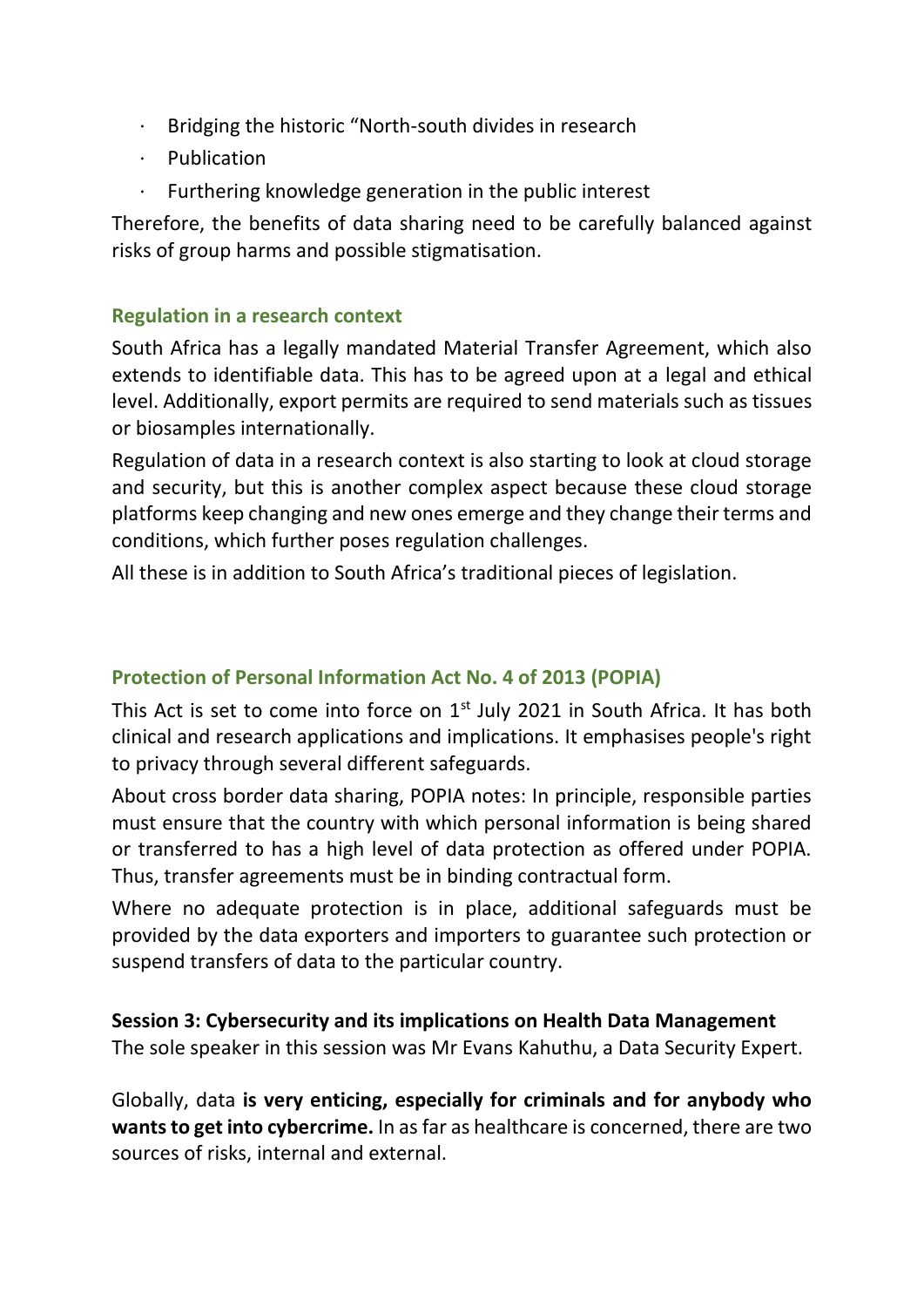The internal risk, which is just as high as the external, involves doctors, nurses, cleaners, et cetera—everybody involved in the healthcare industry and has access and privilege to patient data.

# **The problem with health data**

Health data possesses information of high monetary and intelligence value. Consequently, health data is of a higher value on the dark web. The collection of such sensitive data thus poses a risk to high-risk populations. In Tanzania, for example, children with albinism are hunted for their body parts. This is due to the barbaric belief that their body parts can be used to harness magical powers; hence their value is higher. Collecting such data concerning their health thus becomes a cybersecurity threat.

This is in addition to other targeted patients' data such as the Protected Health Information (PHI), financial information such as credit cards and bank account numbers and so on.

# **Cyber Threat to Patients**

In as far as the patient is concerned, the loss of medical data has become a problem. Losing access to medical records and lifesaving medical devices, such as when a ransomware virus holds such information hostage, deters the ability to care for patients effectively. A case in point is the UK's NHS ransomware attack in 2017 $[4]$ .

Furthermore, hackers' access to private patient data opens doors for theft of the information. It may also jeopardise or alter, intentionally or not, patient's data, which could lead to severe effects on the patient health and outcomes. For instance, with advancements in medical technology, advanced heart pacers have connectivity from where the pacers relay the data back to the doctors, which is necessary in case of an emergency. Such a heart pacer can be compromised in case of a cyber-attack.

Cyberattacks on electronic health records and other systems also pose a risk to patients' privacy because hackers access PHI and other sensitive information. Also, with such a breach, insurance companies on finding out that patients have pre-existing conditions, may be hesitant to provide health covers for them.

### **How unauthorised access occurs**

People are **rushing to innovate**. Unfortunately, the innovation does not consider the regulations and the technical standards that need to be considered. Thus, mHealth applications are channelled out without proper security in place.

There are also risks with the **Application Programming Interfaces (APIs)** with which developers integrate sensitive information such as healthcare data. This could be in the labs, hospitals or with the medical insurance companies. These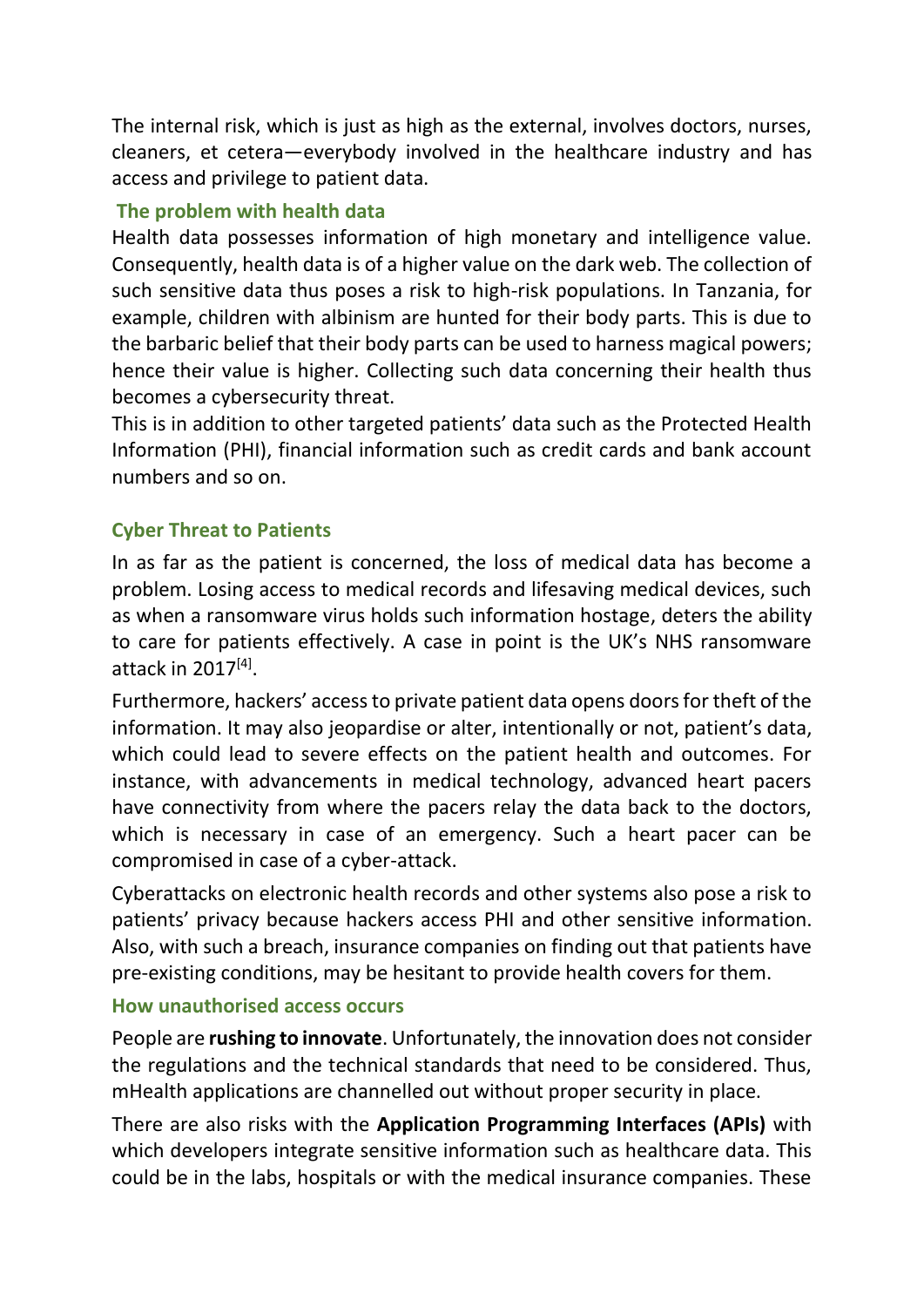provide easy access to people's data and thus can easily be compromised as well.

**Malicious software (Malware)** has also become a major risk to cybersecurity over the years. This may exploit a vulnerability in an application or use social engineering techniques to trick the user and install itself on a connected device. The installed malware would then obtain sensitive health information, damage it, alter it, or send it to an untrusted entity.

**Lack of ethics among the application developers.** There is a growing concern with developers deliberately leaving "backdoor" access to the applications they build, allowing them unauthorised access to the same applications.

**Users of mHealth applications** also pose a threat to their data security, whereby many of them tend to share the passwords to their devices or applications with others. Also, where they lose their devices, people with the technical know-how can easily unlock the devices and retrieve information if the passwords are not encrypted.

#### **Recommendations for cybersecurity**

**System and data protection** – **Ensure Encryption is implemented.** Knowing that data might be accessed remotely, ensure all access points are encrypted.

**Vulnerability Management- Implement Secure System Development Life Cycle (SSDLC).** Vulnerability management involves following laid down standards of procedures without skipping a single step. This is very crucial, especially when outsourcing the application development.

**Asset Management- Only authorised devices should be granted access to the organisation's data.** The authorisation ensures that people only get to see what has been approved by management and what concerns their specific job function. Simultaneously, not every device should be allowed to connect to the corporate or to the healthcare systems.

**Compliance –** the mHealth app must maintain and protect the confidentiality, integrity and availability of personally identifiable health information in a way that meets regulatory frameworks within the jurisdiction of the data processor.

**Built-in ability to clear app data** (a data wipe) in case of compromised information from a web download.

**Ability to detect and deny apps running on rooted or jailbroken devices.**  Pirated or compromised devices cannot guarantee security. Technically we should not allow our Mhealth applications to run in these particular devices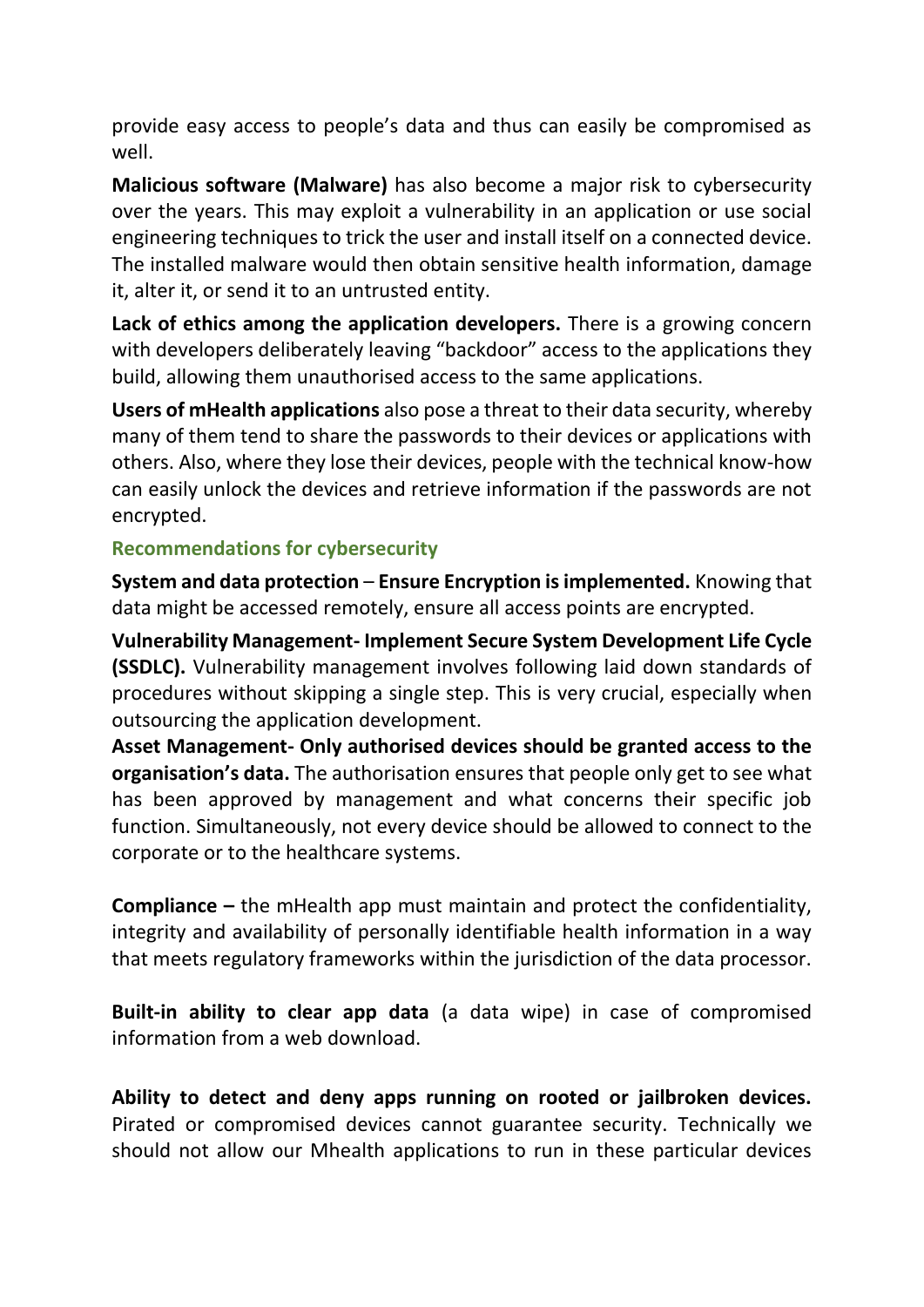simply because we will not be able to guarantee the security of those applications under such devices.

**Run checksum on the app's core files to detect if a hacker has tampered with it.** This helps us confirm the integrity of both the devices and the application. It also acts as a check for activities as those that have been technically tested and approved by management and by the technical team.

## **Application Programming Interface (API):**

- · Use HTTPS back end for all API calls
- · Make sure authentication expires after a reasonable amount of time.
- Put API call limits on the server-side that is, authentication should expire regularly.

**A culture of cybersecurity** where the staff members view themselves as proactive defenders of patients and their data will have a tremendous impact in mitigating cyber risk to the organisation and patients.

In conclusion, if people become aware of the implications of cybersecurity in healthcare data privacy, this would go a long way in mitigating some of these risks.

**Session 4: The Challenges around data use and storage in mHealth Applications** The sole speaker in this session was Mr Mugambi Laibuta, a Mediator & Policy Legislative Drafting Professional.

### **The Data and the Technology**

**Data mapping and data inventory -** it is essential to know what kind of technology is being developed and what kind of data it is intended to collect, and for what use the data will be. Data collection related to the patient's lifestyle and medical treatments could be relevant in future diagnosis if the need arises. However, this may also prejudice the patient's travel history, occupation, preexisting conditions et cetera. In addition to requiring information be manually input by the user, some devices also ask for access to the device's calendar, storage, clock, and camera.

The universal principles related to data protection include:

- Lawfulness, Fairness and Transparency
- · Purpose limitation
- · Data Minimisation
- · Accuracy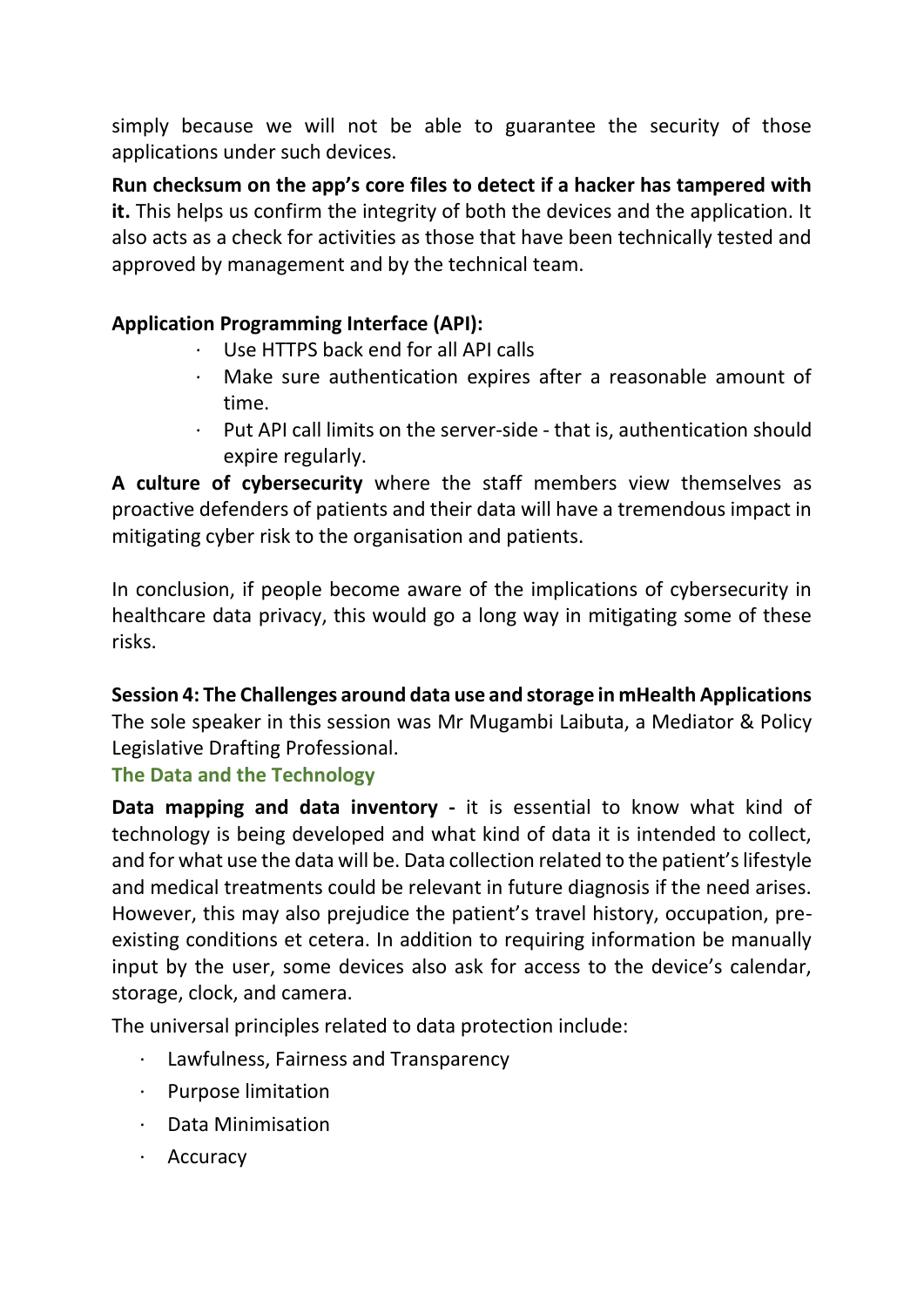- · Storage limitation
- · Security
- · Accountability

#### **Lawfulness, Fairness and Transparency**

Article 31 of the Constitution of Kenya, 2010 provides for the *right to privacy.*  The Data Protection Act of Kenya also aims in upholding lawfulness, fairness and transparency. Unfortunately, Kenya has not yet signed the Africa Union Convention on Cyber Security and Personal Data Protection, 2011, which was drafted to establish a credible framework for cybersecurity in Africa.

**Not following the law:** While there is some effort among African states in promoting cybersecurity, having a vaguely regulated environment creates loopholes through which developers can work outside the law.

For instance, a company such as Facebook will strictly adhere to the General Data Protection Regulations (GDPR) as stipulated under the EU law. However, in Africa, where we have a disjointed and very shallow application of data protection regulations, the same company will operate flexibly, not affording the same duty of care in Africa as that in the EU.

**Not carrying out data protection impact assessment concerning the technology being deployed.** Kenya's DPA provides that where there is sensitive data, such as health data, which is high-risk data, a data protection impact assessment must be carried out.

Many people deploying these applications do not want to carry out that data protection impact assessment.

**No prior, free and informed consent.** A lot of these applications follow **dark patterns**. This involves deploying code or algorithms where it is tough for the individuals, the data subjects, to understand what it does precisely or even optin and opt-out mechanisms are pretty hard.

**No contractual obligations between controller and processor vs data subject;**  many data processors and data controllers do not come into contractual obligations in their operations or even in their operation with the data subject.

**No public purpose – public health, e.g., COVID-19 Data; TB and HIV surveillance, DHIS2;** In some instances, the data harvested does not serve a public purpose and is merely for use in private research or surveillance purposes, which might not be in accordance with many data protection laws. On the issue of transborder sharing of personal data, for example, in West Africa, the West African health organisation created by a statute of ECOWAS states the use of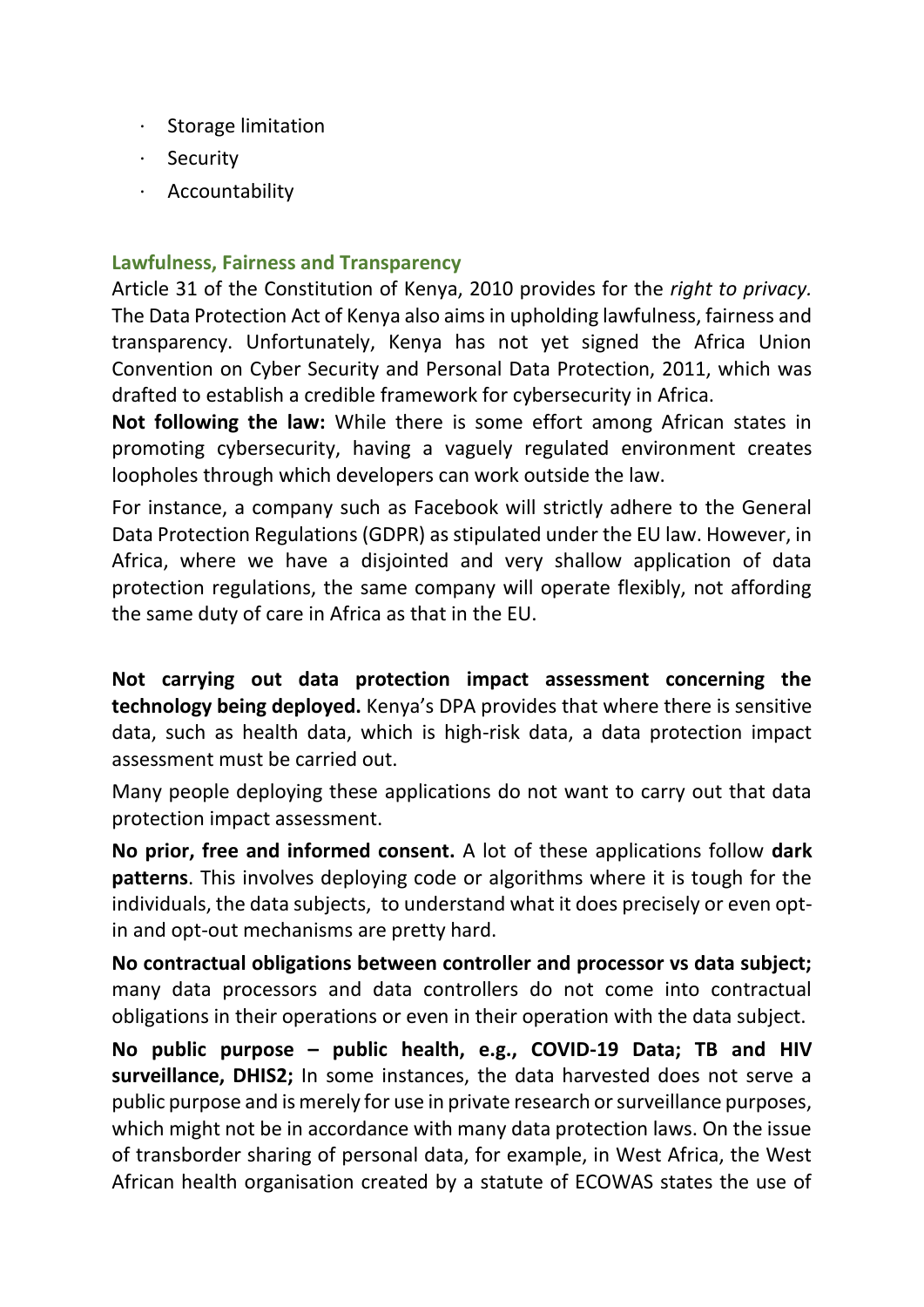health data and sharing data between the state members in other regions of Africa.

**No obligation to comply with written law-e.g., taxation, investigations, judicial processes.** Where there are legitimate reasons for data collection, which is provided for under written law. Such as data related to taxation, investigation and other judicial processes.

**Breach of professional code of conduct;** this is in relation to who has access to the data, as was earlier discussed. You have not only the medical professionals, but you also have messengers, cleaners, drivers within a health institution who may have access to this sensitive data. Kenya's DPA provides that health data should be handled by people who are bound by a professional code.

**No clear information on technology being deployed (explainability v black box)** What is this technology? What are you going to use it for, etc. And you find many people really find that to be hard. In the field of AI already, there is a proposal that one must be in a position to explain their technology. What is its purpose? What kind of data will it be collecting? Who is the targeted data subject, and what are the accountability measures? This avoids having technologies created in a black box kind of environment.

**Inaccessible technology – low access to the internet and affordability of devices;** Most of Africa's population areas still have no access to the internet and affordable devices. This became a challenge, especially with the lockdown due to COVID-19. In Kenya for example, many students were unable to access online learning platforms.

### **Purpose limitation**

For instance, venture capitalists to technology firms will want to access the data collected as a condition to their capital. Also, where collaborating, the state may want to share this data with donors, who may share the data with researchers. This could be dangerous, primarily where the data may be used for surveillance or unsanctioned research in case of conflict.

### **Accountability**

Here, the question arises as to who bears the greatest responsibility in terms of data protection breaches. Is it the data controller or the data processor? Where there are investors, are they also to be held accountable? Creating a registration system that allows for checks and balances on compliance could be a step in the right direction.

# **Record Keeping**

Many institutions have a challenge with proper record-keeping systems.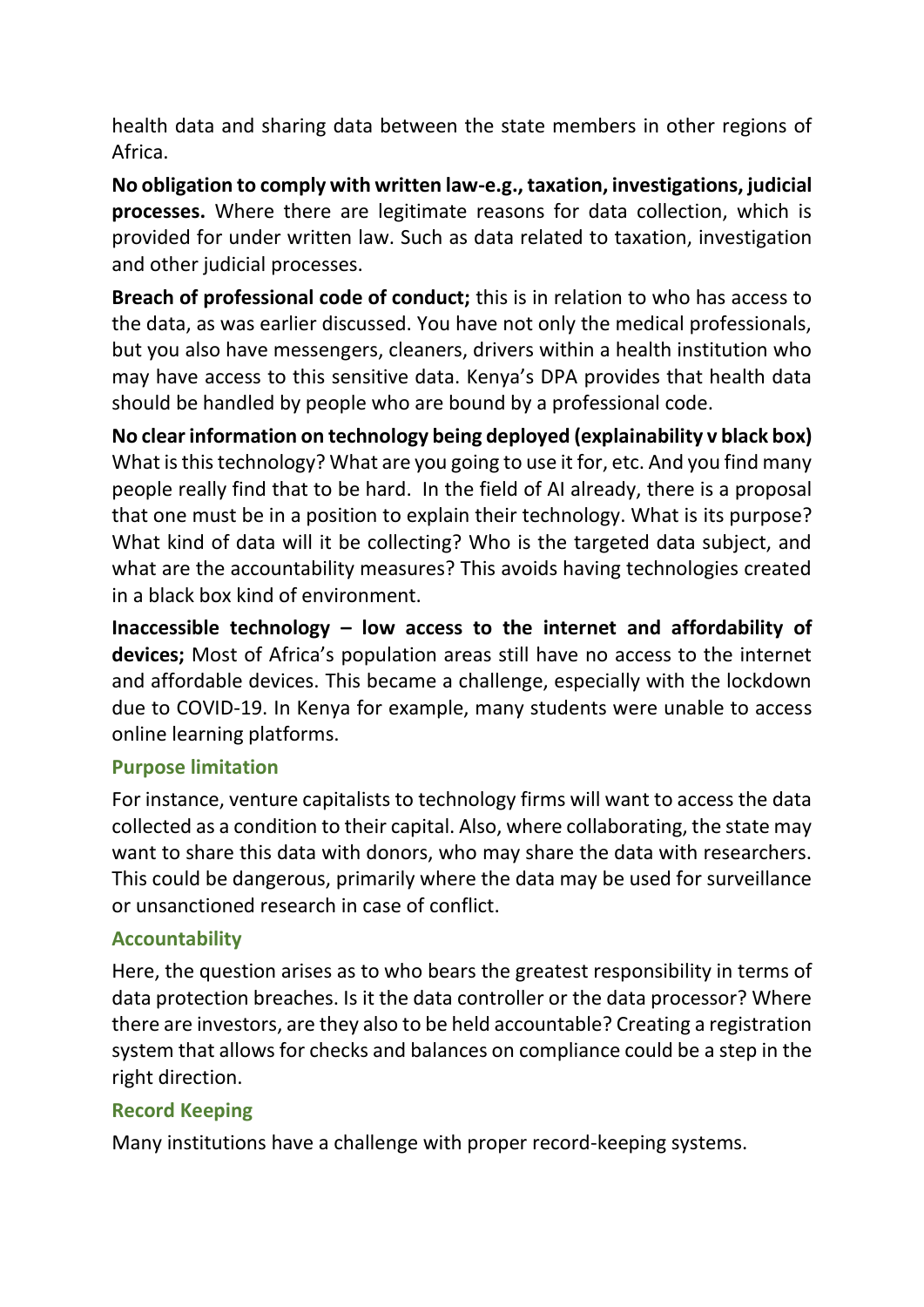The EU's GDPR is very strict on keeping a record of processing operations, while in Africa, due to lack of such clear regulation, people deploying this technology do not do that.

### **Data Minimisation**

While there is potential to collect many data on individuals, data processors should aim to collect only the data relevant to what they want to do. For instance, while collecting data for TB patients, it would be irrelevant to collect data about the data subject's operating system or wifi codes.

### **Accuracy**

The challenge is that algorithms or data collection methods are deployed which do not guarantee accurate data. Some technologies have racial bias, especially wearables.

If you feed AI the wrong, the wrong data, because this technology mirrors, what is out there.

So, suppose society is racially biased and you feed the AI a lot of data from a racially biased community. In that case, the decisions that this technology will make will have a racial bias.

#### **Storage**

Are you having the data stored in-country or in cloud services, because if you're using cloud services that are external, that is data transfer? In such a case what kind of agreements do you have with the cloud services?

Are these cloud services private and specific, or are they general, do you know which country these cloud services are located? In that jurisdiction does it have proper data protection regulation?

This also brings the debate between **data residency and data localisation.**

### **Session 5: The generation and ownership of data from mHealth Applications.**

This session was moderated by Professor Sharifah Sekalala, an Associate Professor of Law at the localisationf Warwick, United Kingdom. Other panellists in this session were:

- · Mr. Kwame Rugunda, CEO, Savannah
- · Dr. Shiko Gitau, CEO, Qhala
- · Mr Al Kags, CEO, The Open Institute

Professor Sharifah facilitated the discussion, inviting panellists to reflect on the following concerns:

What are the benefits and problems of using different types of health *apps?*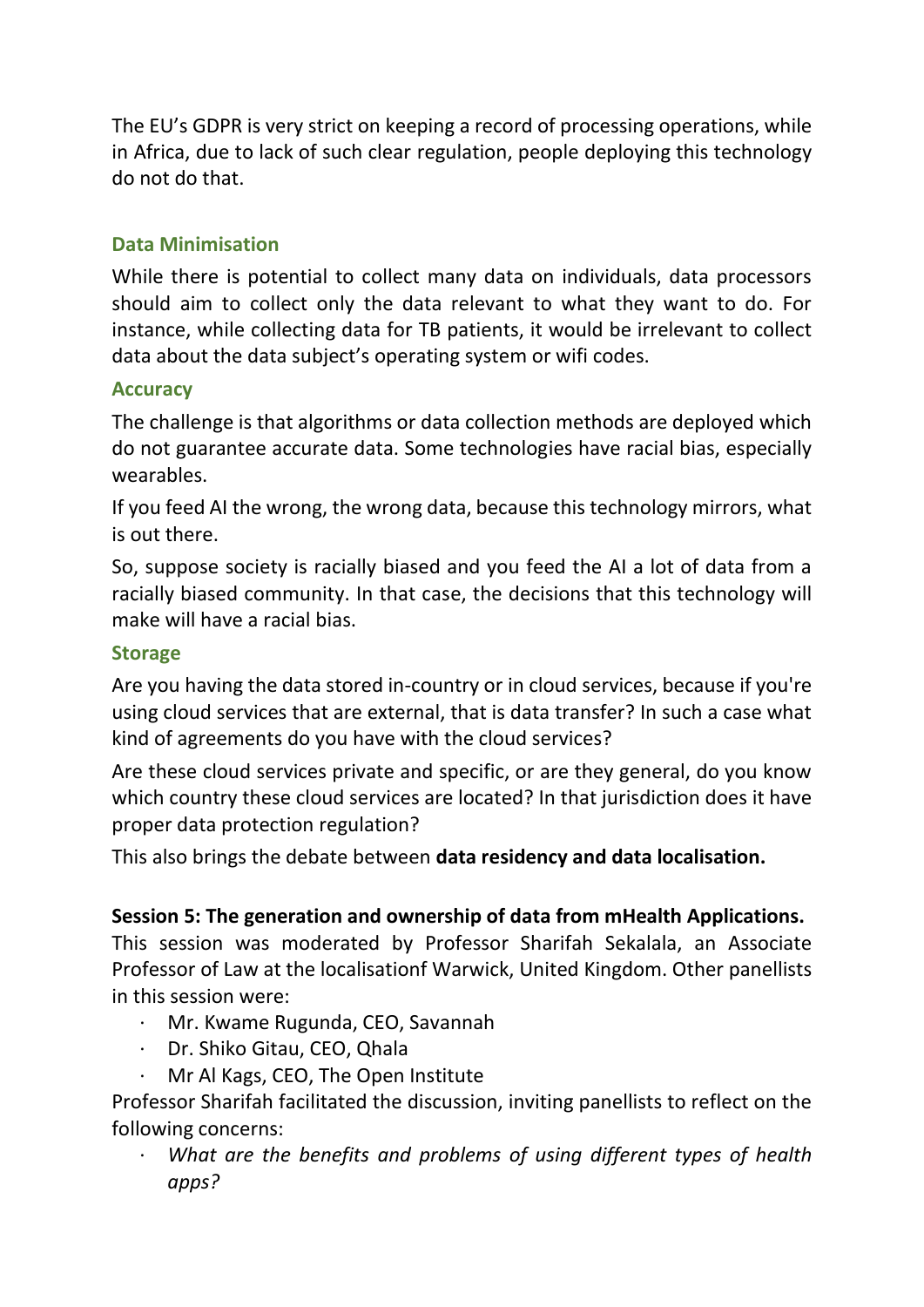- · *What kind of data do these apps require users to provide and what do health apps users think happens to data?*
- · *Who owns the data from health apps and how is it stored and reused?*

Since the health sector is very specialised, it is advantageous to have different apps that target specific interventions. Thus, there are benefits of using different types of health apps. On the flip side, however, using different health apps for different reasons leads to **data fragmentation, making** a lot of the data wasteful, leading to the proliferation of personal identity.

In a case like Africa, where much of the regulation regarding data is still being developed, data collected is owned by those collecting it, which is quite unfortunate. This is unlike the UK, which has a relatively more advanced framework that enables developers to build applications while allowing for the ownership of the data to be standardised. This way, developers can build their applications on the upper layers without affecting or being disturbed by the lower core layers of biometric data, as we see in our environments where these frameworks for regulation are not yet solidly in place.

In reality, in order for mHealth apps to fully function and have full expression, they require personally identifiable data. Moreover, this **personally identifiable data** will give them the ability to impact the people they are reaching out to. However, the core of the problem lies in managing this personally identifiable data, how it is collected, how to store it, et cetera.

It is believed that technologies like blockchain can help by structuring the data better and enabling the data to be actually owned by the individuals.

In extensive research previously done, people were not careful with their personal records, especially when sick. Hence, it becomes a question of balance over **how ethical the medical fraternity is** in storing and managing medical records.

Furthermore, many deaths could be preventable if doctors had easier access to medical records. For example, a diabetic patient involved in a road accident rendering them unable to communicate can receive better treatment if the doctor can directly have access to the patient's medical record in time.

There still exists some scepticism over companies launching mHealth apps such as Safaricom's digital wallet. The opt-in, opt-out issues at a lot of the telecommunication companies remain a major cause for concern. Thus granting such companies access to sensitive personal data such as health-related data yet users have no control over their data usage practices is highly questionable.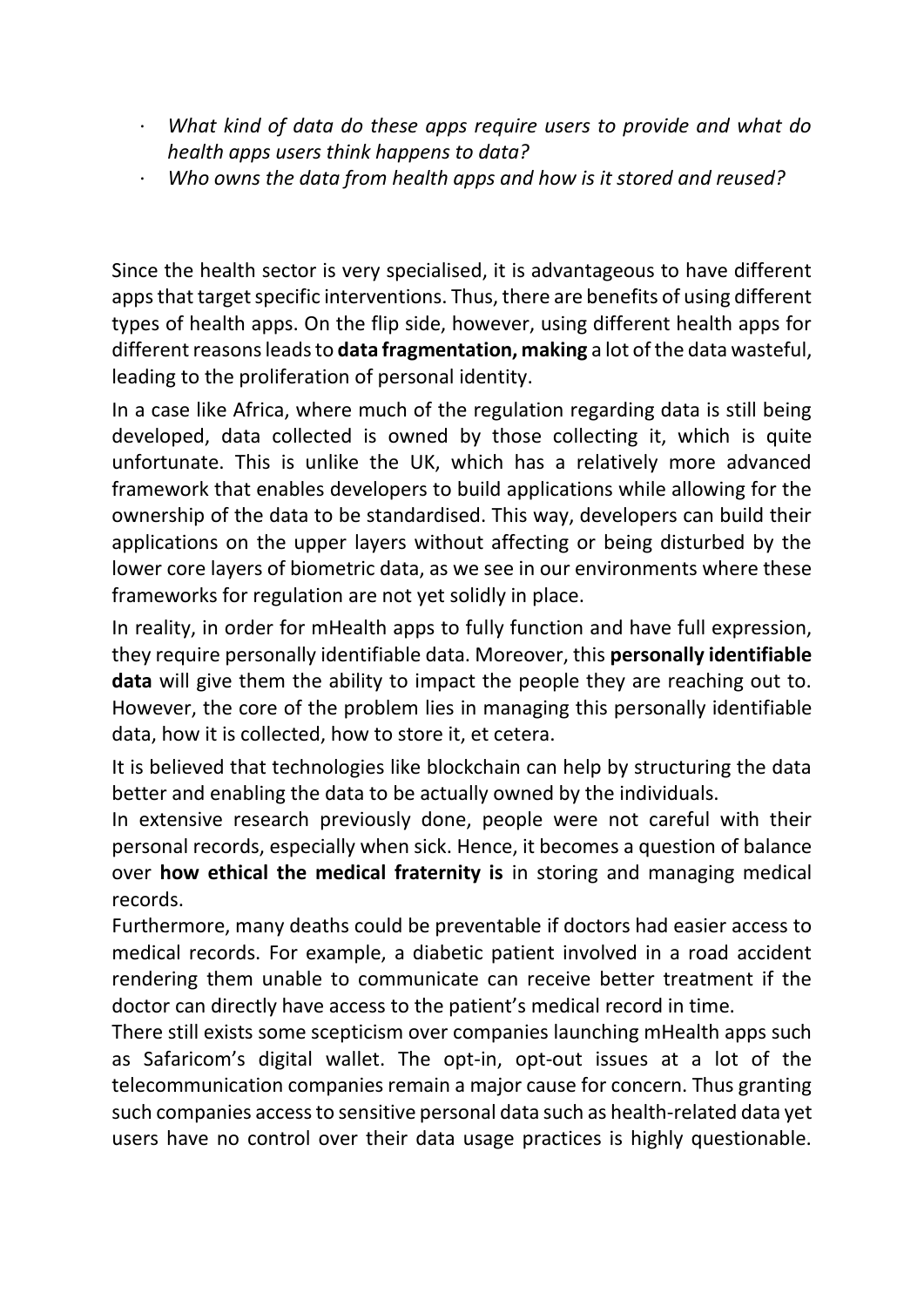Users should be provided with a way to choose how they want their data to be used.

Therefore, we must begin to interrogate what policies and frameworks exist to protect sensitive personal data. At the same time, we have to be driven a lot more by common sense and a lot less by policy think on matters of data protection.

### **Value of using blockchain in collecting personal data**

In this session, how blockchain could help mitigate data collection and sharing or transfer was also deliberated on. It was mentioned that blockchain brings in value since it decentralises digital identities. Also, blockchains are structured in a way that they give the control back to the owner such that anyone who need to access the data has to make it at a design level.

We also need to carefully think through how that data will be managed at the point of contact, whether someone else has that decision-making power as to what of their data they want to share.

#### **Awareness**

At all times, people should be aware of the data they are giving away at any given point. Unfortunately, in Africa, many people are not aware of data private.

### **Data collection for emergency situations**

COVID-19 brought out the benefits of data collection that can be of use in emergency situations. In fact, there have been guidelines in this regard even prior to COVID-19 pandemic. These guidelines are provided for by the World Health Organisation (WHO) and have been there for a long time.

### **Questions raised in this session were:**

- When do we know that an emergency has ended?
- How do we find the right balance between data regulations, ethics, and the actual benefits of accessing and opening data in the context of emerging tech?

In response to the questions raised, it was suggested that there should be policies in place that safeguard people's rights by '**mopping after innovation'.**  This will necessitate data processors to clear their databases after the use of the technology has passed. For instance personal data collected in relation to COVID-19, such as due to contract tracing should be destroyed after the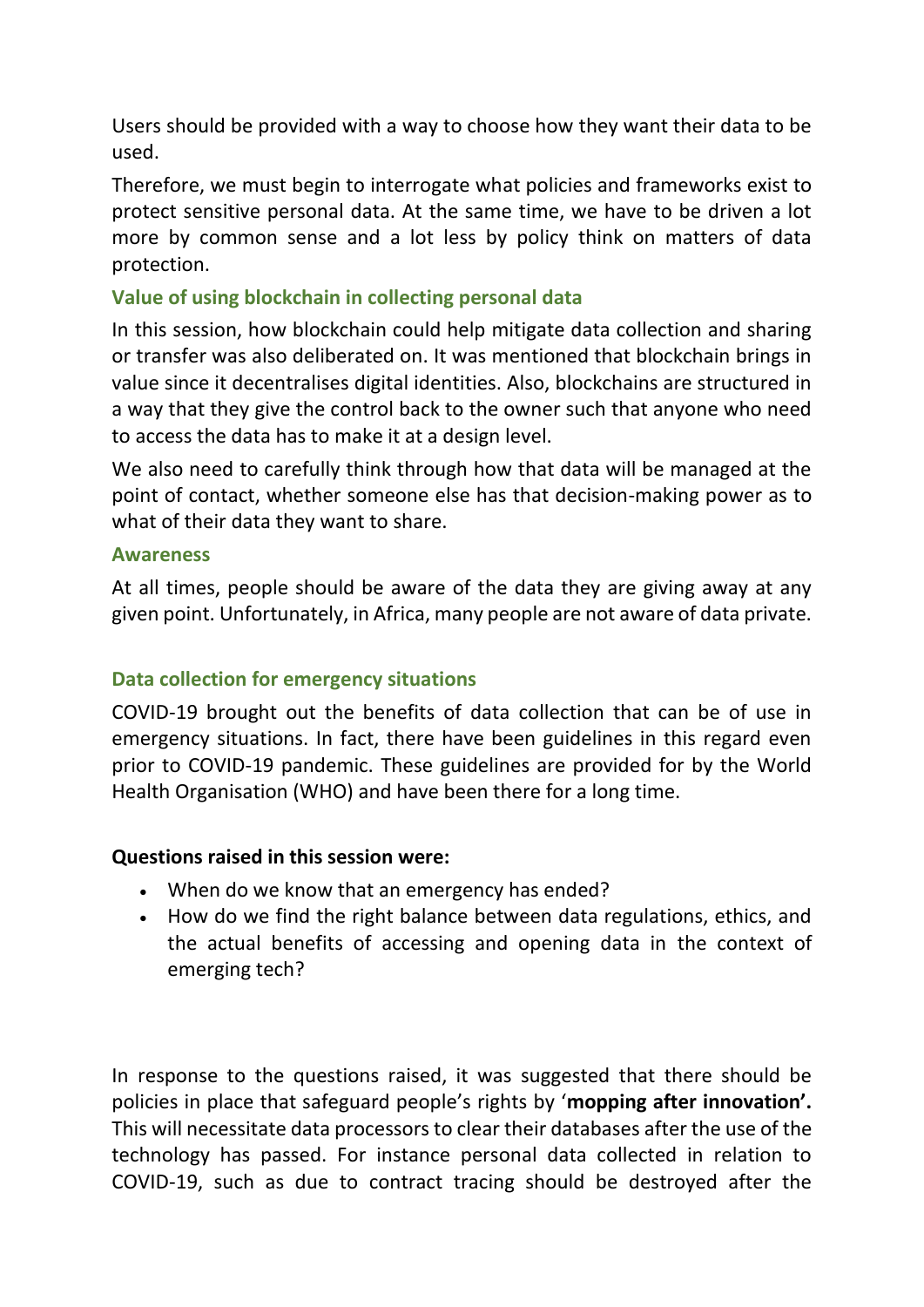pandemic and there's no longer reason to maintain such data other than what was initially collected for.

There has to be some kind of agreement around multiple governments and even within local governments to make sure that people's rights are protected.

#### **Session 6: mHealth Innovations Scenarios**

This session had a single discussant, Professor Bitange Ndemo, a Professor of Entrepreneurship at the University of Nairobi, Kenya.

The uptake of mHealth in Africa is moving so fast, leaving behind the regulatory regimes. Therefore moving forward, it may be better or beneficial if legislation is made after the innovation as this way, loopholes and irregularities can be identified and addressed.

Africa was not a key player in the first and second industrial revolution at all while in the third, there was a bit of participation in the revolution. Most importantly, Africa is actively participating in the fourth revolution.

### **AI and Robotics are Transforming Health Care in various ways:**

These include:

- · Keeping well
- · Early Detection
- · Diagnosis
- · Decision making
- · Treatment
- · End of life care
- · Research
- · Training

Virtually everything now is driven by Artificial Intelligence (AI), which includes in the health sector, things such as medical wearables. These, together with the growing number of Internet of Things (IoT) surrounding us everywhere all play a role in data collection.

In fact,

We need to ask to move forward with it, but we also need to have very agile policymakers.

**Agility is important because if we stand in the way, we would put back Africa where it was during the first industrial revolution.**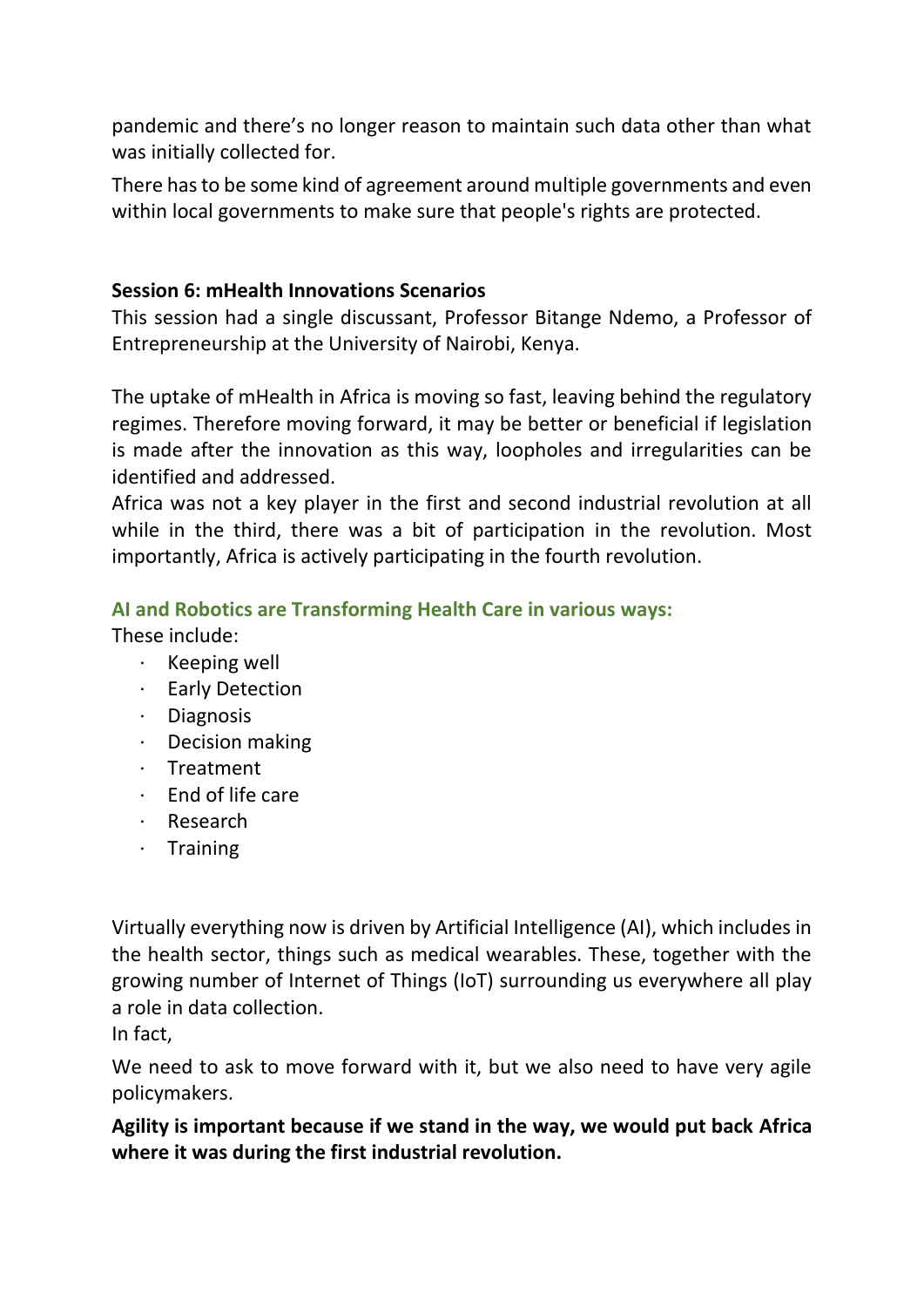mHealth applications and other digital medical devices have proven to be important as they help doctors make the right decisions and diagnoses.

Data collection and storage can aide in finding good solutions. For example, where there is a database of similar diagnoses, treatment may be simpler, easier and cheaper. What then needs to be debated is how such data can be collected and used while maintaining the datasets' privacy. A good way to do this would be by anonymising the data.

There are areas of mHealth Practice Areas in Africa that have vastly advanced. These are areas such as primary care services, radiology, oncology and pathology among others.

### **Africa's Infrastructure**

The infrastructure in Africa on a general scope has also improved and can be advantageous in the health sector. Africa has both undersea and terrestrial fibre cables which advances connectivity within the continent. This way, collaboration is enhanced to improve patient care without the physician having to be there in person.

In this session, it was advised that Africa should find solutions in whichever way possible and then figure out how ethical measures will be construed into the solutions.

# **Embracing the Fourth Industrial Revolution (4IR)**

Reasons why we must embrace 4IR:

- · Global collaborations
- · Greater efficiency in resource utilisation
- · Cost-effective solutions
- · Experts in Africa can offer services across borders
- · High success in surgical procedures will lead to greater credibility for African doctors and surgeons
- · Better telemedicine.

It is not easy to calculate the actual cost of having data collected. However, on a larger scale, the advantages seem to outweigh the costs.

In concluding this session, it was recommended that Africans should not worry about the regulations before perfecting the innovations. Therefore, we should